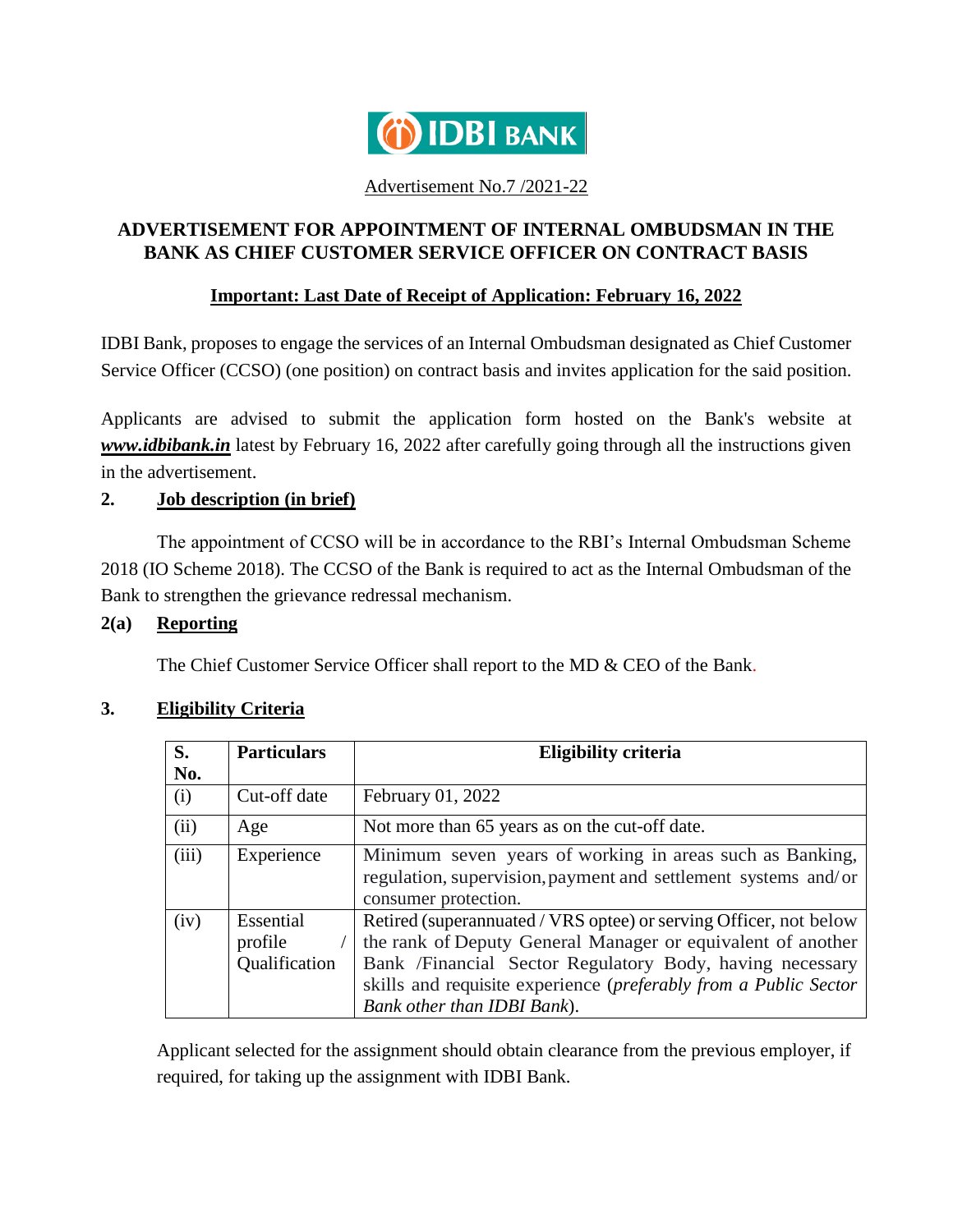

Depending upon the requirement, Bank reserves the right to cancel or restrict or curtail or enlarge any or all of the provisions of the selection process, if need so arises, without any further notice and without assigning any reason there for.

## **4. Terms and conditions of engagement:**

| (i)    | Period                     | Contract basis for a fixed term of three years.                                                                                                                                                                                                                                           |
|--------|----------------------------|-------------------------------------------------------------------------------------------------------------------------------------------------------------------------------------------------------------------------------------------------------------------------------------------|
| (ii)   | Nature of<br>appointment   | The appointment is Contractual in nature.                                                                                                                                                                                                                                                 |
| (iii)  | Remuneration               | Consolidated remuneration of Rs. 1 lakh per month, subject to<br>deduction of taxes as applicable.                                                                                                                                                                                        |
| (iv)   | Leave                      | 12 days of Casual Leave (CL) for every calendar year.<br>However, if the contractual period starts mid of a calendar<br>year, proportionate CL shall be accordingly granted. Other<br>special leave, if any, at the sole discretion of the Bank.<br>Unavailed leaves cannot be en-cashed. |
| (v)    | Termination of<br>contract | The contract may be terminated by either party giving to other<br>one month's notice or pay in lieu thereof.                                                                                                                                                                              |
| (vi)   | Superannuation<br>benefits | No superannuation benefits shall be applicable.                                                                                                                                                                                                                                           |
| (vii)  | Service rules              | In addition to the terms and conditions of appointment, during<br>the contractual period, the appointee shall generally be<br>governed by the IDBI Bank Ltd Officers Conduct Discipline<br>and Appeal Rules, 2006.                                                                        |
| (viii) | Other facilities           | Fixed Conveyance Allowance at actuals or up to Rs. 45,000/-<br>per month, whichever is lower.<br>Reimbursement of telephone or Mobile charges as per the<br>eligibility of CGM grade officer in the Bank.<br>No other perquisites and facilities would be extended.                       |
| (ix)   | Accommodation              | The applicant shall make own arrangements for his stay and it<br>shall not be incumbent on the Bank to provide any residential<br>accommodation.                                                                                                                                          |
| (ix)   | <b>Residual matters</b>    | As may be decided by the IDBI Bank Ltd.                                                                                                                                                                                                                                                   |
|        |                            |                                                                                                                                                                                                                                                                                           |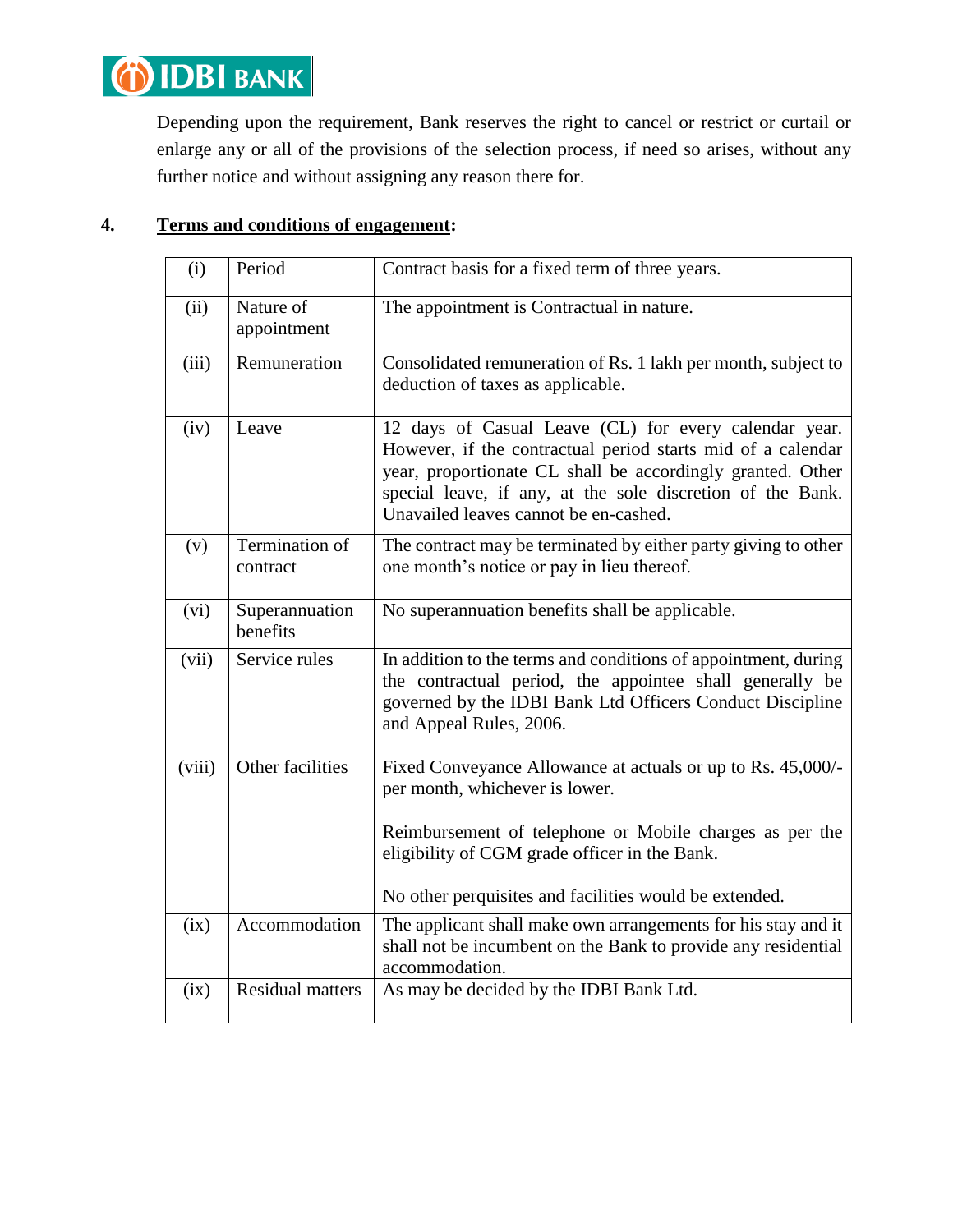

## **5. How to apply:**

**a.**Candidates are required to send their application to "**[recruitment@idbi.co.in](mailto:recruitment@idbi.co.in)**" mentioning the Name of the Post in the subject line.

b. Intimation will be sent to the candidate's email ID/ Mobile Number specified in the application form. If candidates do not receive the email / SMS intimations at the email ID/ Mobile number specified by them, they may consider that their application has not been successfully registered.

c. An application which is incomplete in any respect such as without photograph and signature uploaded in the application form will not be considered as valid.

d. Any information submitted by a candidate in his/ her application shall be binding on the candidate personally and he/ she shall be liable for prosecution/ civil consequences in case the information/ details furnished by him/ her are found to be false at a later stage.

### **6**. **Selection Process:**

6.01 The selection process will comprise of:-

(i) Preliminary screening and shortlisting based on the eligibility criteria, candidate's qualifications, suitability/ experience, etc. submitted with the applications.

(ii) The candidature, after preliminary screening and without verification of documents, will be provisional for the position and will be subject to verification of all details/ documents with the originals when a candidate reports for PI (if called).

(iii)Only such shortlisted candidates who qualify in Personal Interview in order of merit list will be shortlisted for further selection.

(iv)The center & address of the venue, time and date of interview will be informed to the shortlisted candidates through e-mail / call letter and candidates have to attend the same at their own cost. Request for change of center/date/time will not be entertained. However, the Bank reserves its right to change/ add/ cancel the date, time, center, venue for the PI or hold supplementary selection process on particular date/ session/ venue/ center for set of candidates at its discretion, under unforeseen circumstances, if any. The changes, if any, shall be intimated to the candidates through Bank's website and/or candidate's registered e-mail in advance.

(v)Selection will be on the basis of marks secured by the candidate in PI. Bank may change the mode of selection depending upon the number of suitable candidates.

(vi)The final selection of candidate is subject to qualification in PI, seniority in the merit list, being declared medically fit as per the Bank's standards of fitness and fulfilling the stipulated eligibility criteria as on the cut-off date.

(vii)In case, more than one candidate scores the cut off marks (common mark at cut off point); such candidates will be ranked according to their age in descending order.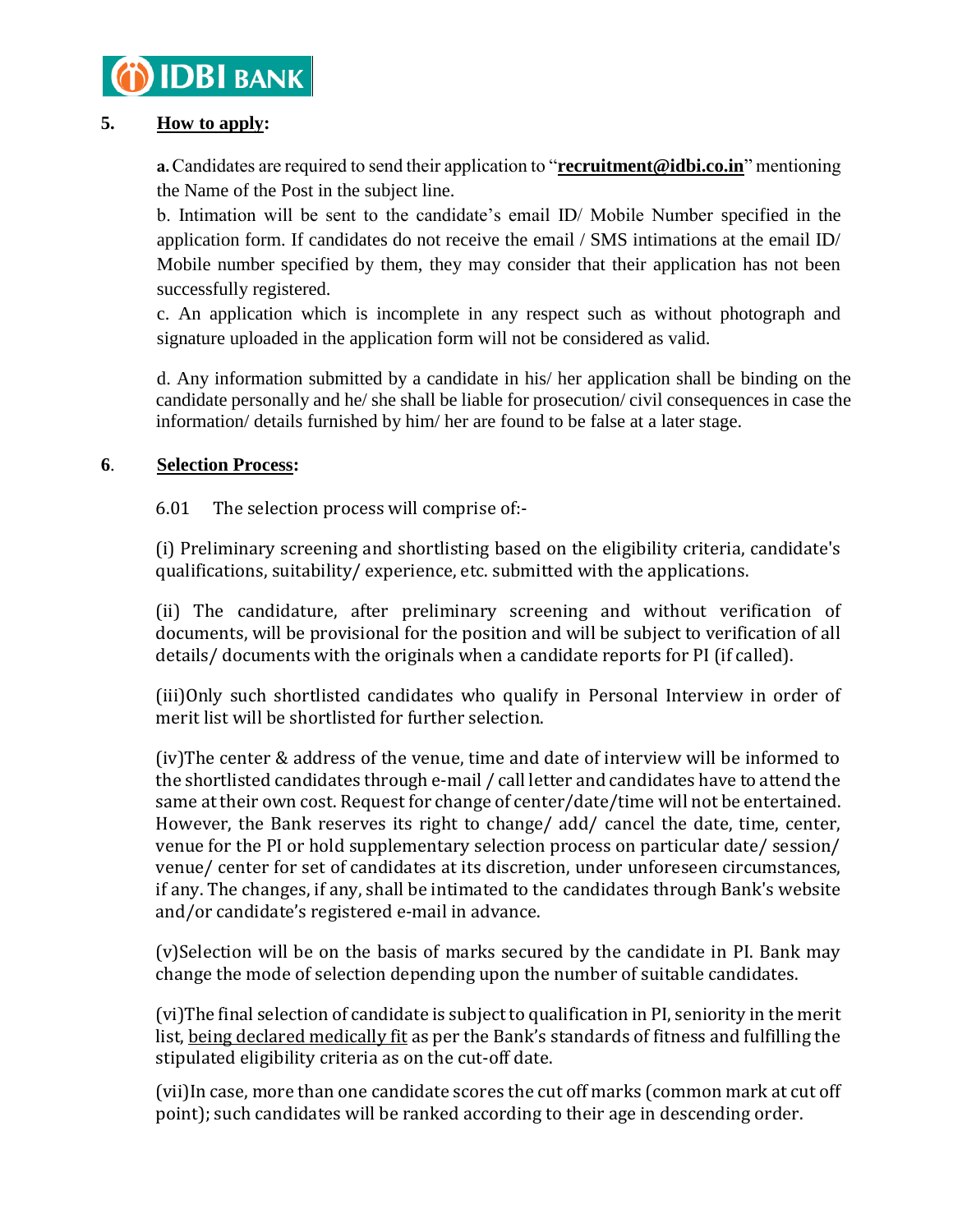

(viii) The Bank reserves the right to call only the requisite number of candidates for the Interview after preliminary shortlisting with reference to candidates' aforesaid attributes.

6.02 Mere eligibility, admission/qualification in PI does not imply that the Bank is satisfied beyond doubt about the candidate's eligibility and it shall not vest any right in a candidate for selection. The Bank would be free to reject the candidature of any candidate at any stage of recruitment process, if he/she is found to be ineligible and/or furnished incorrect or false information/ certificates/ documents or has suppressed any material facts. If appointed, such a candidate may be summarily removed from the services of the Bank.

*Important: The PI may be held at the Bank's Corporate Office in Mumbai or virtually. While appearing for PI, if called, the candidate should produce valid prescribed documents given below. In the absence of documents candidature of the candidates shall be cancelled. Bank takes no responsibility to receive/ collect any certificate/remittance/ document sent separately.*

### **7. General Instructions**

- (i) Cut-off date: February 01, 2022.
- (ii) Before submitting the application form, the candidates must ensure that they fulfill all the eligibility criteria with respect to age, educational qualifications, experience, etc. as stated in this advertisement. If the candidates are not eligible, their candidature will be cancelled at any stage of the recruitment. If the candidate qualifies in the selection process and subsequently it is found that he or she does not fulfill the eligibility criteria, his or her candidature will be cancelled and if appointed, services would be terminated without any notice or compensation.
- (iii) **Candidates are required to send their application to "***[recruitment@idbi.co.in](mailto:recruitment@idbi.co.in)"* **mentioning the Name of the Post in the subject line.**
- (iv)IDBI Bank reserves the right to modify or amend or reverse or cancel any or all of the provisions of the recruitment process including eligibility criteria.
- (v) IDBI Bank may at its sole discretion, re-hold PI or additional PI, wherever necessary in respect of a center or venue or specific candidates $(s)$  and/or all centers or all candidates.
- (vi)Any resultant dispute arising out of this advertisement and the selection process shall be subject to the sole jurisdiction of the Courts situated in Mumbai only.

## **Disclaimer**: -

(i) *In case it is detected at any stage of recruitment that a candidate does not fulfill the eligibility norms and/or that he/she has furnished any incorrect/false information or has suppressed any material fact(s), his/her candidature will stand cancelled, if any of these shortcomings is/are detected even after appointment, his/her services are liable to be terminated.*